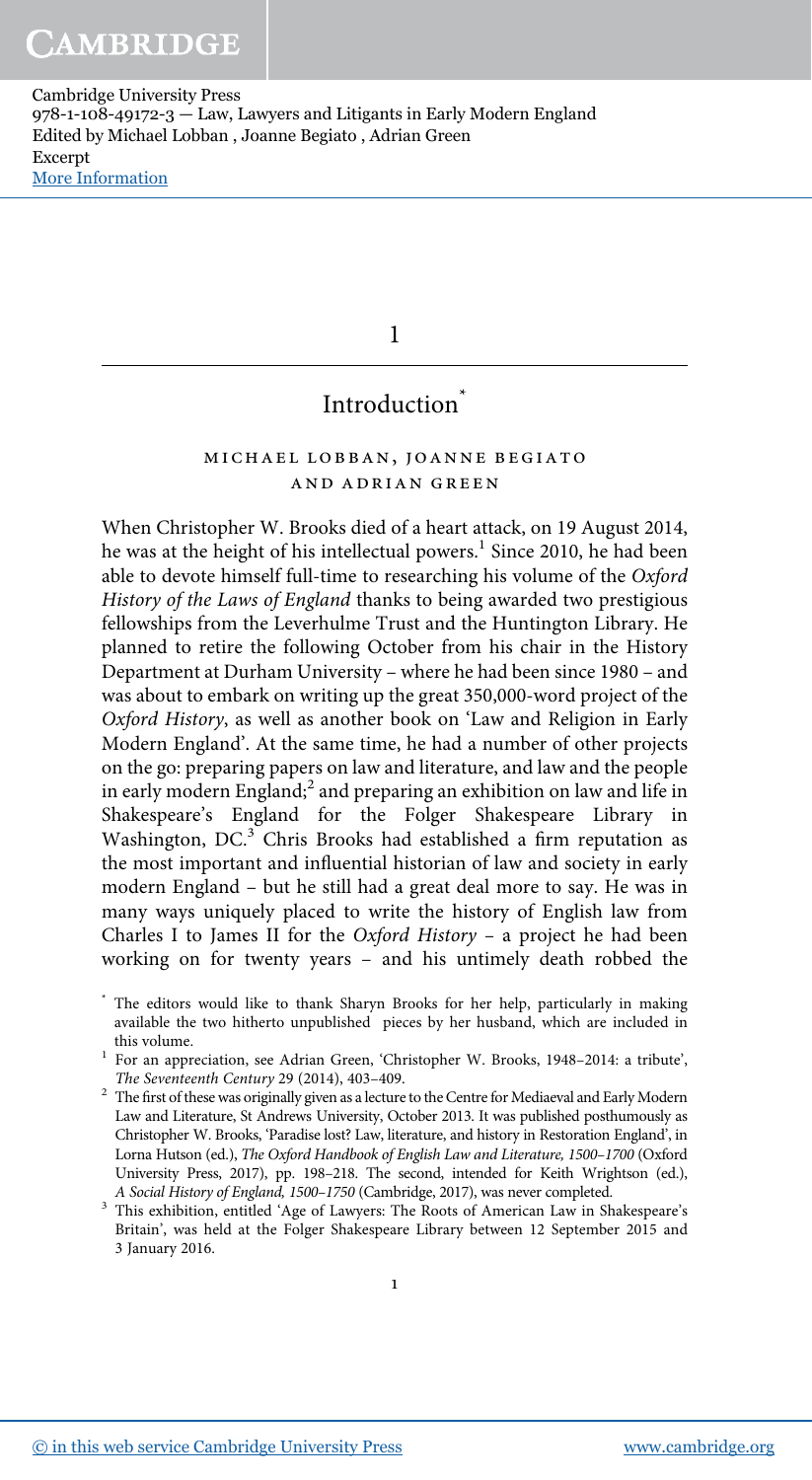## 2 michael lobban, joanne begiato and adrian green

scholarly community of the knowledge and insights he would have brought to this subject.<sup>4</sup>

This volume derives from a conference on Law and Society in Early Modern England held in Durham in Chris Brooks's memory in March 2016. $\frac{5}{5}$  Alongside the scholars whose work is included in this volume, there were contributions at the conference from friends and colleagues including Jonathan Barry, Bernard Capp, Alan Cromartie, Henry French, Cynthia Herrup, Lorna Hutson, Judith Spicksley, Tim Stretton and Andy Wood. The aim of the conference was to explore the implications of Chris's work for the wider historiography of seventeenthand eighteenth-century England, in terms of both his distinctive interpretations and his wider approach in bringing together the tools of legal history and social history. As is more fully explained in the discussions of his work in this volume by Michael J. Braddick (see Chapter 2) and David Sugarman (see Chapter 3), a hallmark of this approach was the combination of painstaking, detailed archival research with a focus on contributing to our understanding of the major topics in the historiography (and taking them in new directions). Chris's first book, Pettyfoggers and Vipers of the Commonwealth: The 'Lower Branch' of the Legal Profession in Early Modern England, might at first glance look like a narrow study of a specialised topic: the history of attorneys. But both its thesis and its data established how pervasive and important the law and lawyers were in early modern England – a point that had important ramifications for our understanding of the political, constitutional, social and economic history of the era. These themes would be developed in even greater depth in Law, Politics and Society in Early Modern England. In the light of his scholarship bridging legal history and early modern historiography as a whole, historians of early modern England can no longer afford to ignore the impact of law, its languages or law-mindedness.

The chapters in this volume each explore how law was understood or used in early modern England. The volume begins with three historiographical chapters, two (by Braddick, in Chapter 2, and Sugarman, in Chapter 3) focusing on Chris Brooks's own work, and one (by R. A. Houston, in Chapter 4) on the significance for early modern history of F. W. Maitland. Often seen as a key figure for the history of medieval legal doctrines and institutions, Maitland is also recognised by Houston

<sup>&</sup>lt;sup>4</sup> The task of completing this volume has now passed to a younger generation of scholars.

<sup>&</sup>lt;sup>5</sup> The conference, which was co-organised by Professor John O'Brien, was hosted by Durham University's Institute for Medieval and Early Modern Studies, with support from the Selden Society and the Huntington Library.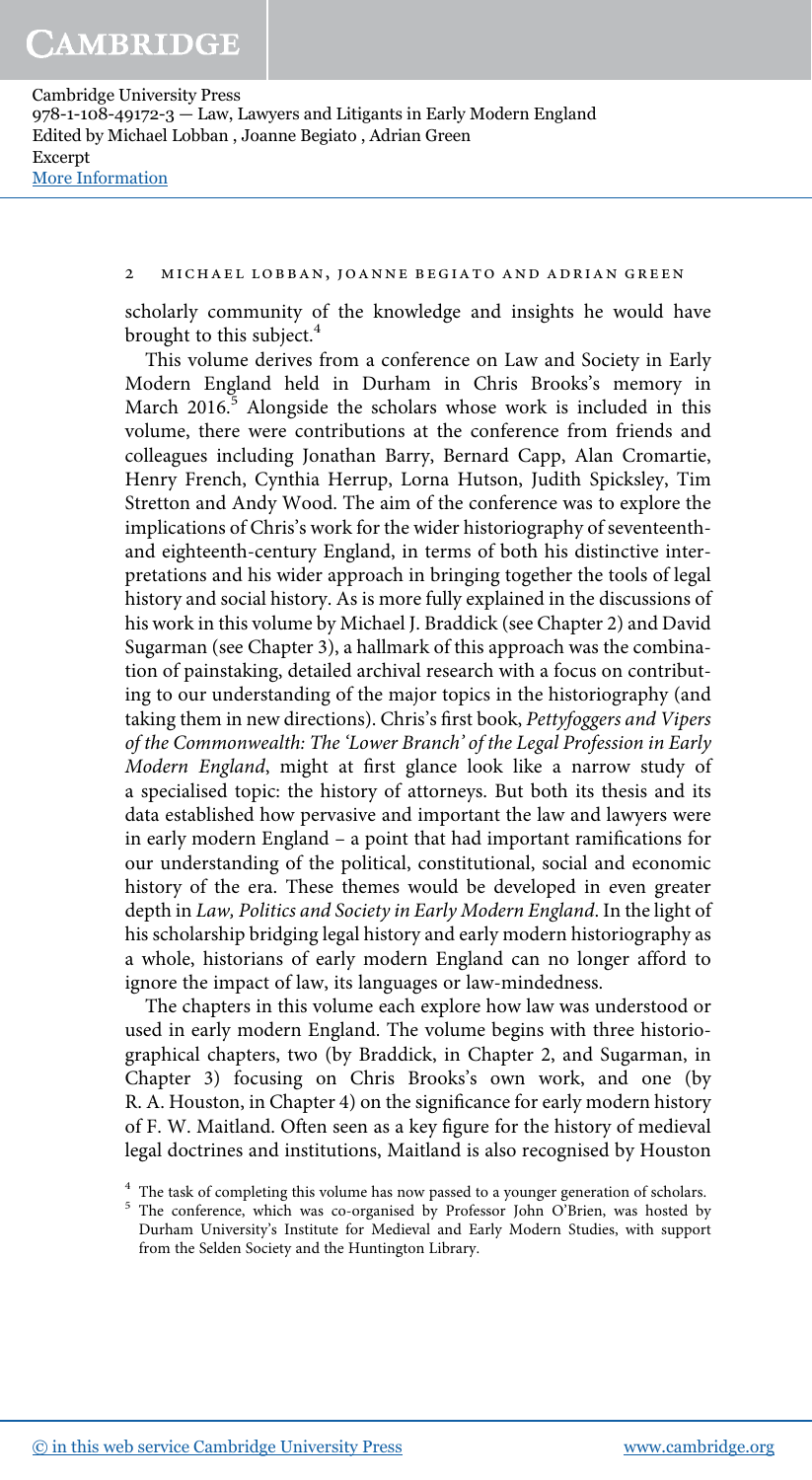#### introduction 3

as an important forerunner of the kind of approach taken by Brooks and as a vital influence on the historiography on the early-modern social history of law. Two chapters follow that shed new light on some central debates relating to the early seventeenth-century common law. In Chapter 5, R. W. Hoyle explores the question of the king's power to decide legal cases – a question much debated among contemporaries in the well-known controversy of the case of prohibitions. Hoyle looks at an aspect that has not hitherto received the attention it deserves: the king's intervention as an arbitrator, making decisions in disputes that might then be enforced by order of court. Phil Withington's contribution (Chapter 6) considers a question much debated since Maitland's time: the impact of the Renaissance on English law. By tracing the use of the language of 'modernity' in the legal literature of the early seventeenth century, Withington shows that English lawyers were much less impervious to the influence of the European Renaissance than is sometimes assumed.

The subsequent chapters focus on the local uses and knowledge of law in early modern England. Steve Hindle's fine-grained study, in Chapter 7, of a Warwickshire tithe dispute from 1657 shows how a close study of the documents generated by litigation can tell us a great deal not only about the means used by seventeenth-century communities in settling their disputes, but also about the wider social and spatial dynamics in which these disputes were played out. As he shows, 'law' did not simply supplant 'love' as a means of dispute resolution in this era; rather, litigation was one strategy that might be used alongside agreement, mediation or arbitration. In his contribution (Chapter 8), John Walter explores the nature and extent of popular knowledge of law. He shows both how ordinary folk came to obtain knowledge of the law and how they then used that knowledge, for instance in the way in which they protested against perceived infringements of their rights, such as enclosures. Peter Rushton's chapter (Chapter 9) explores the paradoxical relationship between central and local authorities in early modern England, showing that, as the early modern state developed and became stronger, so it required local authorities to take on more responsibilities. This raises the question of how far there might be local legal cultures that were distinct and how far local practice deviated from what national 'law' demanded.

Our next set of chapters explores aspects of law in the eighteenth century. In Chapter 10, Joanne Begiato takes up the theme of how far popular uses of law deviated from its letter, looking at marriage practices in the early eighteenth century. Although recent work by Rebecca Probert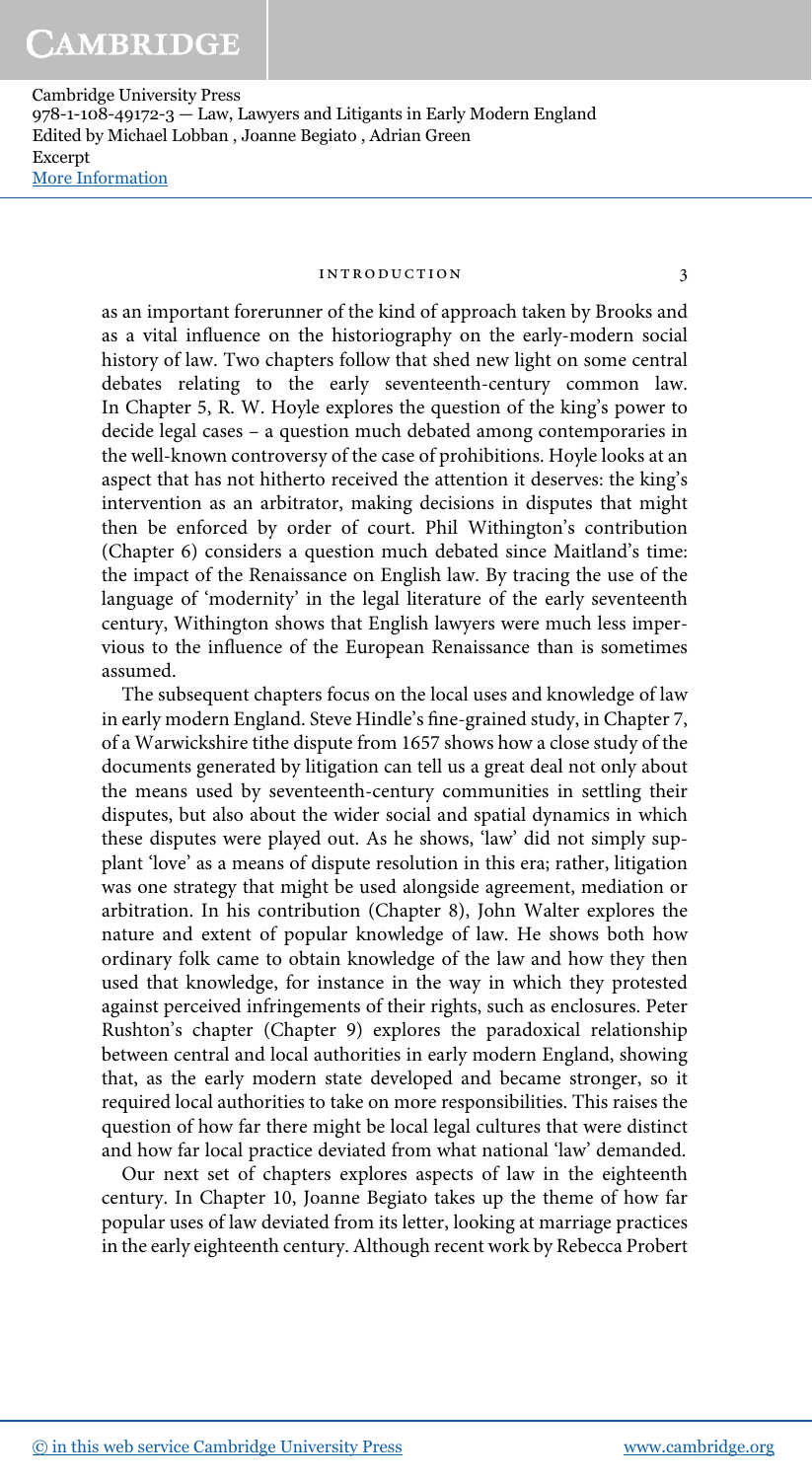#### 4 michael lobban, joanne begiato and adrian green

has suggested that there were few 'clandestine' marriages in the eighteenth century (and that almost all couples married formally in a church),<sup>6</sup> Begiato shows that a greater diversity might exist at local levels, where legal forms might be manipulated and moulded to ensure that, although couples might not have followed the strict forms of the law, they might nonetheless be regarded as 'wed enough'. In his chapter (Chapter 11), Craig Muldrew takes up a question explored in one of Chris Brooks's most influential articles and in Muldrew's own earlier work on litigation:<sup>7</sup> why did litigation rates, which had been so high in the seventeenth century, decline so rapidly in the eighteenth? Muldrew addresses this problem by noting the changing way in which credit was negotiated in the later era. In the early seventeenth century, most credit was unsecured, resting on reputation and one's ability to pay the debts one had contracted verbally. By the eighteenth century, however, credit was becoming ever more securitised, in the form of written notes and bonds, as well as mortgages. Lawyers were heavily involved in the creation and maintenance of this credit network, which did not require litigation. Thus, although litigation declined, the role of law and lawyers certainly did not. Gwenda Morgan's contribution (Chapter 12) looks to compare the lives and careers of two justices of the peace, Landon Carter of Virginia and Edmund Tew of County Durham, as reflected in their personal diaries, which shed important light on their different experiences of life on the bench.

Adrian Green's chapter (Chapter 13) takes us back to the city in which Chris spent more than thirty years of his life in exploring a theme central to his concerns: the relationship between law and society as a lived experience, seen through the architecture of the courts and legal offices in early modern Durham. Green demonstrates the variety of courts and jurisdictions on the peninsula between the cathedral and the castle, and how they were housed and operated. He also takes us into the life of the lawyers in this city. It is, perhaps, rather satisfying to discover that the office that Chris occupied on the North Bailey for so many years was

<sup>&</sup>lt;sup>6</sup> Rebecca Probert, Marriage Law and Practice in the Long Eighteenth Century: A Reassessment (Cambridge, 2009).

<sup>7</sup> Craig Muldrew, 'Interpersonal conflict and social tension: civil litigation in England 1640–1830', in A. L. Beier, David Cannadine and James M. Rosenheim (eds), The First Modern Society: Essays in Honour of Lawrence Stone (Cambridge, 1989), pp. 357–399. See also Craig Muldrew, The Economy of Obligation: The Culture of Credit and Social Relations in Early Modern England (Basingstoke, 1998), pp. 216–236.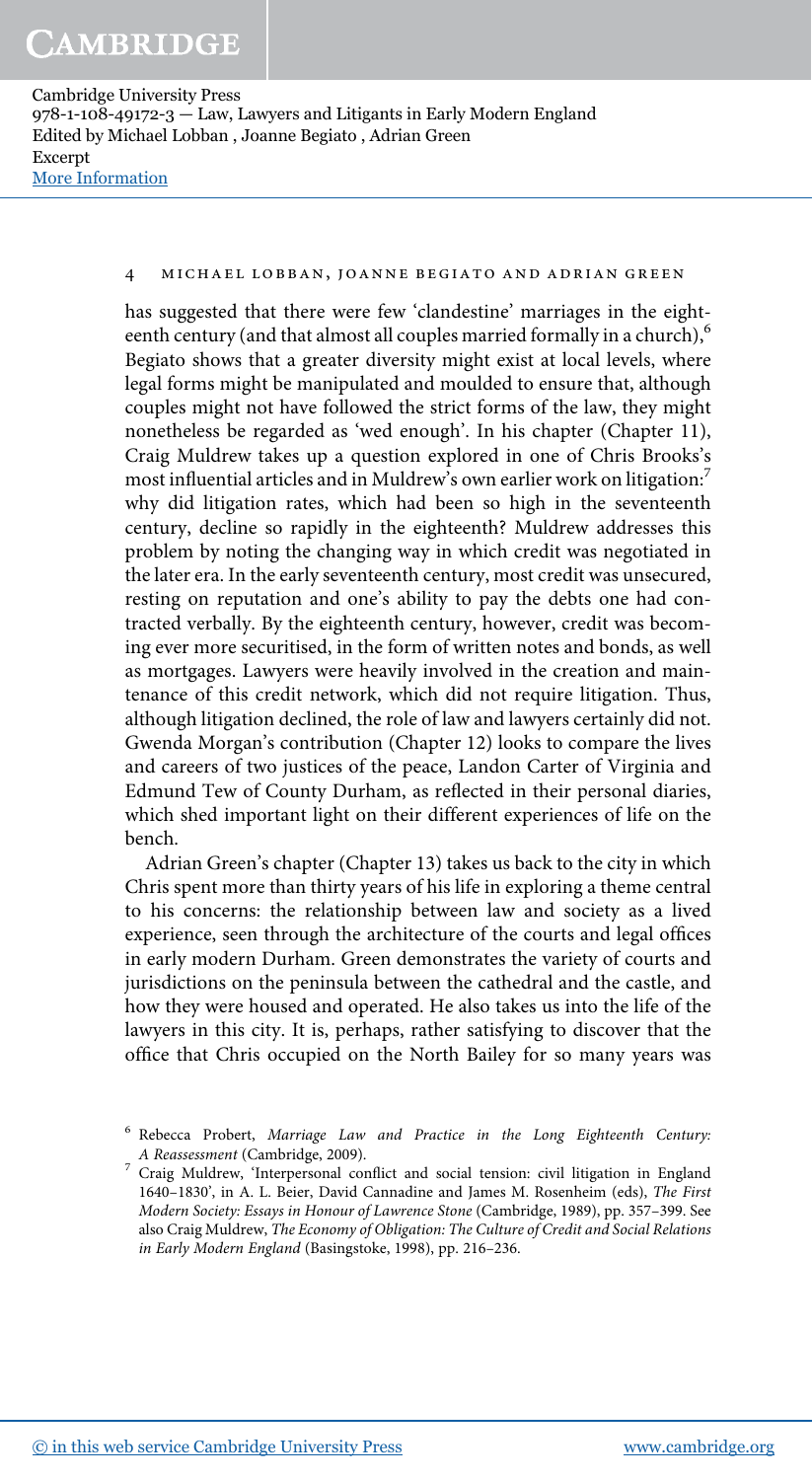#### introduction 5

home to law offices in the eighteenth century, with architectural detail modelled to imitate those of fine chambers in London.

The collection is rounded off with two hitherto unpublished pieces by Christopher W. Brooks himself. The editors have chosen to include them with some sense of caution, for he was a very meticulous scholar who did not rush into print, but was always keen to work out his ideas thoroughly and fully before publishing them. Readers are therefore asked to bear in mind that these pieces were very much works in progress on topics that he was still developing. The two pieces are snapshots of his thinking about two projects, which Chris envisaged as growing into books, rather than articles.

The first of these is entitled 'Law and Revolution: The Seventeenth-Century English Example'. This paper grew out of the project with which Chris was engaged at the time of his death – that is, the volume of The Oxford History of the Laws of England covering the period 1625–1688. A number of versions of the paper were delivered at various institutions during the academic year 2012/13, which he spent as Fletcher Jones Distinguished Fellow in British History at the Huntington Library, in California. The version published here was delivered at the University of Southern California (USC) in November 2012.<sup>8</sup> Another shorter version, entitled 'Through the Looking Glass: Law and Revolution in England 1640–1650', was delivered in April 2013 as part of USC's Early Modern British History Seminar series, under the aegis of the USC–Huntington Early Modern Studies Institute.

The aim of the paper was to explore some of the larger questions concerning the nature of legal change in the era Chris was studying for the Oxford History, to help him to make sense of the period as a whole. Part of his concern was to address questions about the nature of legal change over time that he felt had not hitherto been asked very vigorously. Working, as he was, on a history of law in the seventeenth century, he was interested in exploring both the impact of the short-term changes that occurred in the turbulent period of the civil war and its aftermath, and also the long-term changes that he saw emerging from the interaction of legal ideas and economic and social changes over the century before the civil war (and which could be seen reflected in the long-term fluctuations in litigation that he had explored in earlier work). Looking at the longer

<sup>8</sup> An earlier version was also given in October 2011 at the 'Law and Governance in Pre-Modern Britain' conference at the University of Western Ontario and subsequently at Yale Law School.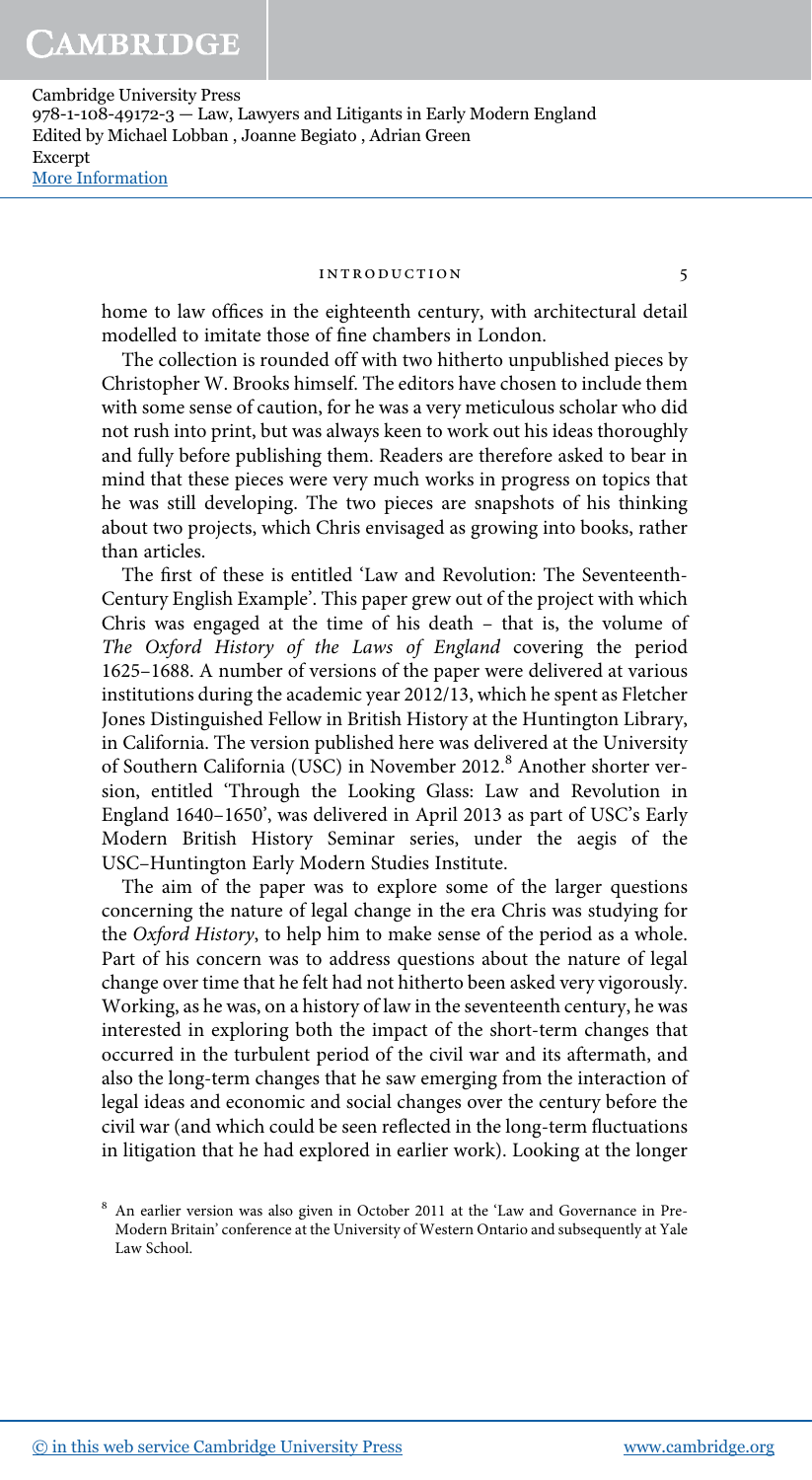# 6 michael lobban, joanne begiato and adrian green

term, he saw this period as a remarkable phase in the history of the common law, in which a legal system that was much more accessible to the middling sorts was forged by judges and lawyers. Looking at the common law as a working system that had penetrated into the daily lives and consciousness of the people of England, the shorter-term crisis of the civil war did not prove to be revolutionary. The system of law survived, at a time when the Church of England collapsed, and proposals for radical legal reform went nowhere. However, as Chris saw it, if the civil war was not a watershed for the legal system as a system of law, the years down to 1689 did see significant change in the role of the common lawyers as political actors – for, as he explains in the second part of this paper (and more fully in the second paper on 'Religion and Law in Early Modern England', which is published here as Chapter 15), after the Restoration, the political centrality of common law discourse was dislodged, partly as a result of the dynamic between religion and law in this era. As he put it in his comments to his audience in 2012:

[W]hen parliamentary legislation of the 1660s and 1670s was countered by royal declarations of indulgence to dissenters, the common law and its judges became hopelessly caught up in openly political partisanship, which undermined their independence, their credibility, and their authority. At the same time, the decline of the learning exercises at the inns of court seems to have deprived common law thought of its vitality and its confidence. The intellectual life of the law and its role in English politics was never the same thereafter.<sup>9</sup>

In the shorter version of this paper, 'Through the Looking Glass', these issues are explored from the narrower perspective of the 1640s and 1650s. In this paper, Chris takes up an argument made in Law, Politics and Society – that is, that 'the advent of civil war represented the failure rather than the success of the political use of legal discourse and ideas'.<sup>10</sup> In the

<sup>&</sup>lt;sup>9</sup> The text of 'Through the Looking Glass' ends thus: 'Conscientious judges, like Henry Rolle insisted that they should maintain the fundamental laws of the land, but the profession itself was divided by politics, and [the] institutional infrastructure that had helped to shape those laws, the learning exercises and student culture at the inns of court[,] was severely atrophied in the 1650s, and, arguably, has never recovered. No distinctive view of the new polity was developed at the inns. Law became plumbing, social and economic infrastructure that kept the paperwork flowing in the right direction, and the direction was determined largely by the state, whatever form that might take. Medieval community of the realm mediated by law was replaced by a notion that someone had to be in charge and then law becomes instrumental' (Christopher W. Brooks, 'Through the Looking Glass: Law and Revolution in England 1640–1650', ts, ff. 24–25).

 $10$  Ibid., f. 4.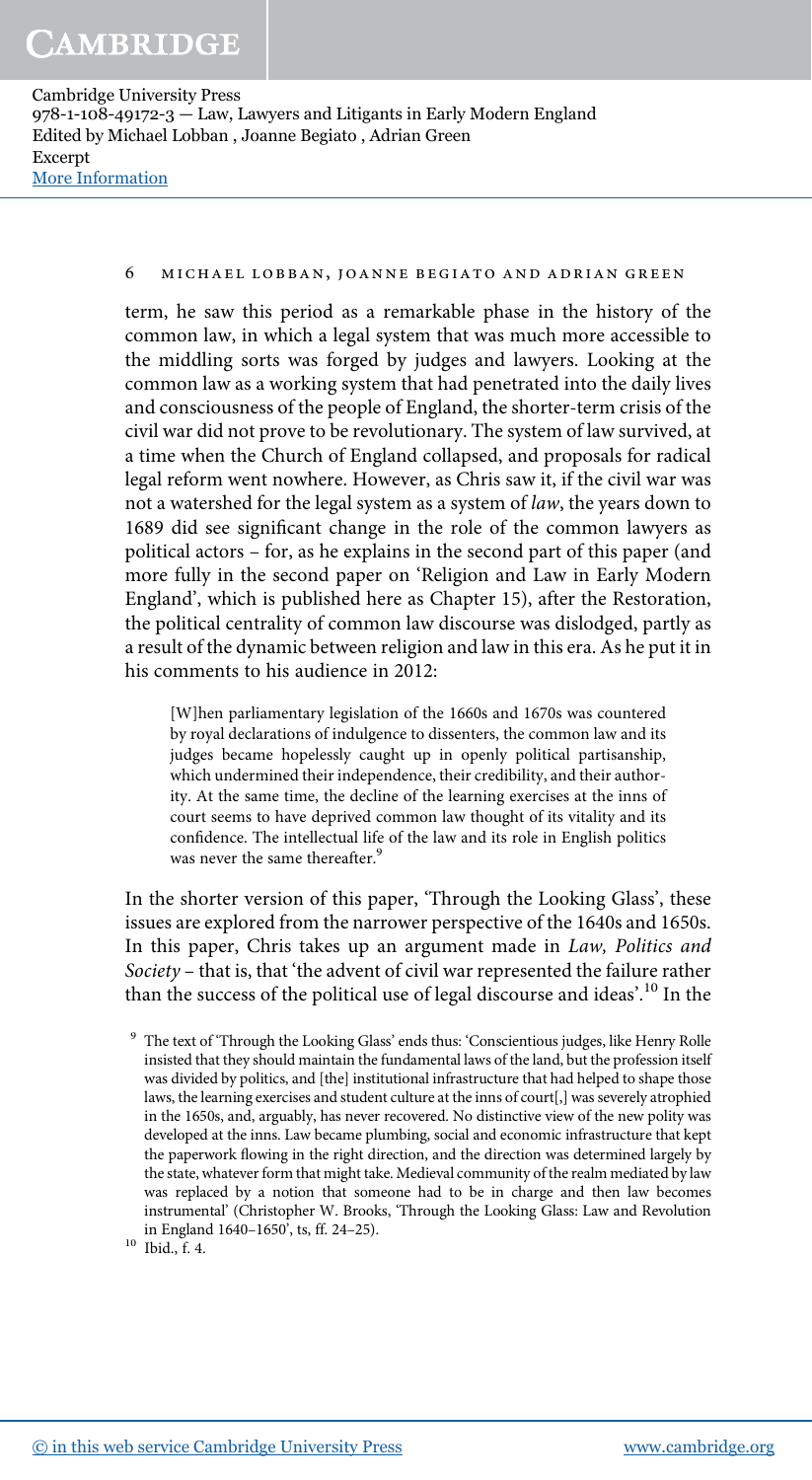#### introduction 7

decades before the civil war, it was disagreements over the nature of the ecclesiastical polity that led lawyers to make their most important interventions. One of these was Edward Bagshaw's 1640 reading on the ecclesiastical legislation of Edward III, which articulated a vision that had been maturing among common lawyers for a century, denying the bishops any secular political authority (an issue discussed at greater length in 'Religion and Law in Early Modern England', published here as Chapter 15). This, Chris asserts, 'can probably be described as the last really controversial and significant law lecture to be given for the next two hundred years'; it was also 'the first reading at the inns of court ever to have been suppressed by the government'.<sup>11</sup> However, if, in the event, it was the church that came off worst in the conflict, it was also the case that the common lawyers did not know what to replace it with: '[H]aving undermined the existing church, lawyers were much more ambivalent about what to put in its place.'<sup>12</sup>

Chris's explorations of the relationship between temporality and spirituality link the two papers published here, for, as he explained on one occasion, 'it is the relationship between religion and municipal law which constitutes the single most important dynamic of the period'. <sup>13</sup> This was the topic more fully explored in 'Religion and Law in Early Modern England' (see Chapter 15). An early version of this paper was delivered at the University of Southampton in February 2008.<sup>14</sup> A fuller version, the one produced here, was drafted in the autumn of 2010 and refined over the next few months. Chris contemplated submitting it to a leading journal, but in the end decided not to do so, since he felt that he had much more to say on this topic. In the next couple of years, he increasingly thought of developing it into another book. He did, however, air some of the ideas he was working on during his year at the Huntington Library, presenting papers under the title 'Providence versus Prudence: Law and Religion in Early Modern England' at the Huntington in February 2013 and at the Triangle Legal History Seminar/Triangle Global British Studies Seminar in Durham, North Carolina, in September 2013.

<sup>11</sup> Ibid., f. 9.

 $12$  Ibid., f. 12.

<sup>13</sup> Brooks's notes for presenting 'Law and Revolution' at USC in 2012.

<sup>&</sup>lt;sup>14</sup> In the version given here (see Chapter 15), he observed that he had come to the conclusion '(which some might describe as a no brainer arrived at after years of study) ... that what Sir John Neale described in the 1950s as the "nationalisation" of religion raised a number of serious problems for the English polity, many of which were worked out in the language of secular legal and constitutional thought'.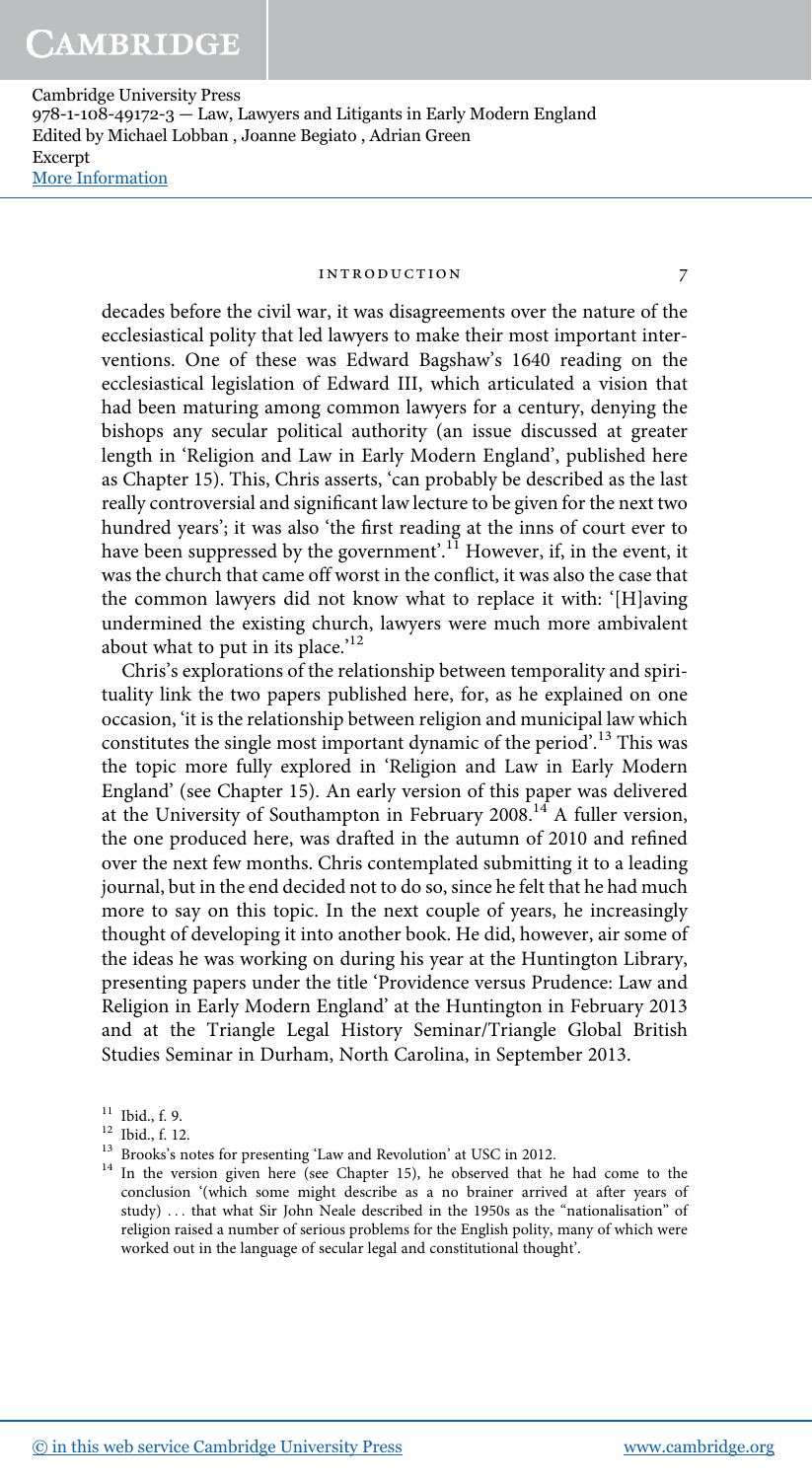## 8 michael lobban, joanne begiato and adrian green

One of the points that Chris made at these seminars was that while religion and religious ideas were clearly central to the lives of all seventeenth-century Englishmen and women – who were, at the very least, expected by statute law to attend church on Sunday – there was much to be learned about the ideas and assumptions that drove interpersonal relations on the other six days of the week. In turning one's attention to those questions, the historian was led pretty quickly into the territory of the other major profession, the law. What also struck him was the fact that lawyers before the civil war had an 'unexpected capacity' to 'compartmentalize their professional discourse from that of the evangelical Protestantism of the later sixteenth and seventeenth centuries, even though there is absolutely no doubt that they often knew a great deal about it'.<sup>15</sup> While lawyers like Sir Matthew Hale were undoubtedly very pious and thought a good deal about religion, 'theology or divinity of the kind engaged in by university-trained clergymen, which was based largely on readings of the scriptures and the early Church Fathers, figured hardly at all in every-day professional legal thought or in the political discourse associated with it'. <sup>16</sup> Both in form and content, secular legal thought differed from religious thought. The kind of works men such as Hale put together for their 'day-job' – such as the commonplace book he called his 'Black Book of the New Law' – saw law as an inductive science in which 'the general rules were "discovered" by a consideration of a large number of particular circumstances'. <sup>17</sup> These circumstances came to the lawyer's attention in cases brought by ordinary people into court, which reflected their experiences and predicaments. The kinds of cases and issues digested in Hale's book reflected the social relations that people experienced in the six days of the week when they did not go to church, and which were 'usually dealt with in ways that had very little to do (at least on a formal level) with the teachings of Christianity or the interpretation of scripture, not to mention the book divinity of the more learned clergymen'.<sup>18</sup>

Part of the interest in this paper was therefore to stress the importance of the notion of the rule of law in seventeenth-century minds. As Chris put it in the seminar paper:

<sup>&</sup>lt;sup>15</sup> Christopher W. Brooks, 'Providence versus Prudence: Religion and Law in Seventeenth-Century England', ts, ff. 1–2.

<sup>16</sup> Ibid., f. 11.

<sup>17</sup> Ibid., f. 13.

 $^{18}$  Ibid.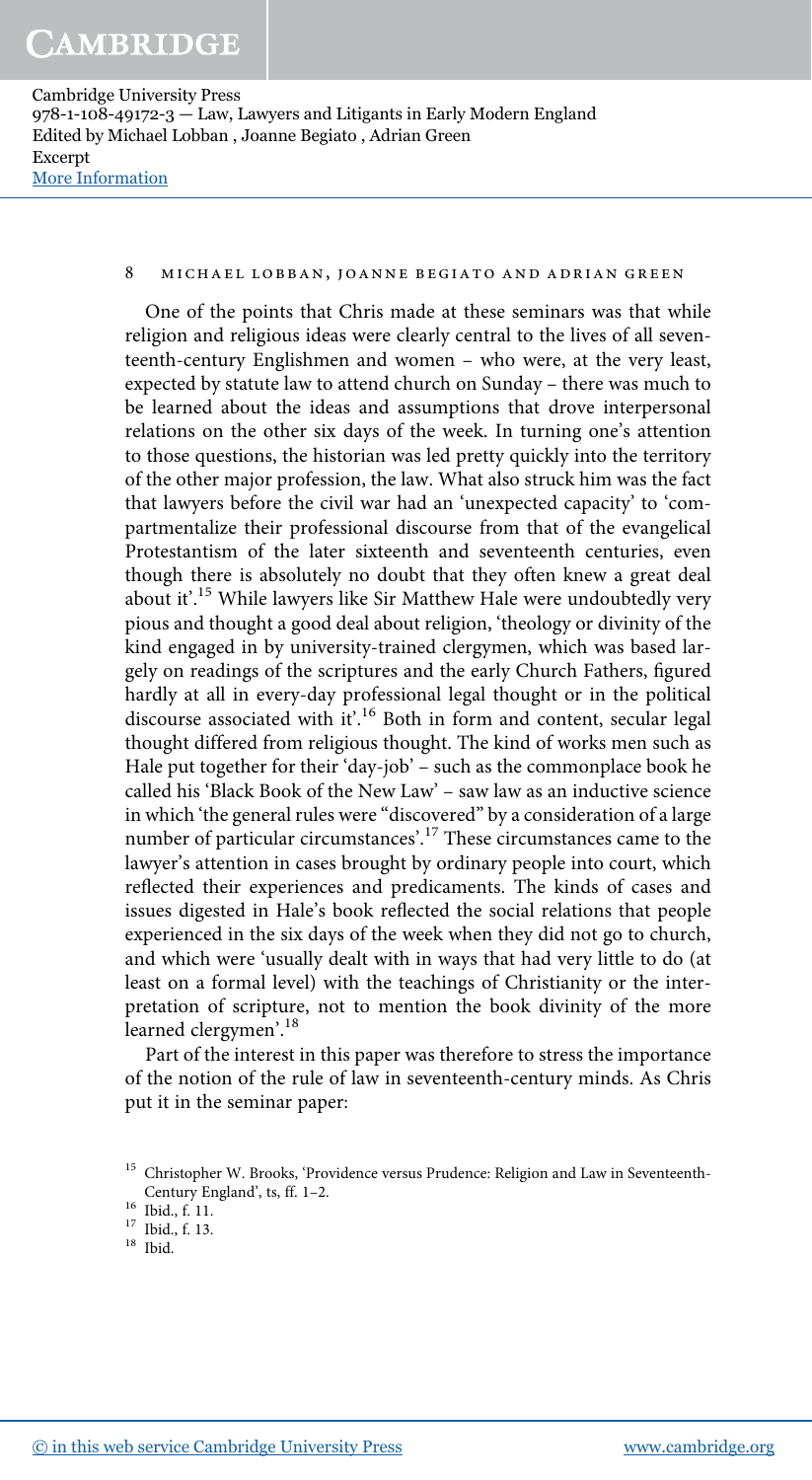#### introduction 9

[L]egal discourse contained spaces for more reflective thought about the nature of society and the polity. And in speeches, arguments, briefs and lectures we learn about contracts and kings being limited by the rule of law rather than of divine right or the obligations associated with patriarchy, concepts that that come largely out of clerical writing. Subjects could be described as citizens, and obedience to established authority is not so much a religious precept as a legitimate expression of how best to look out for one's best interests in what would otherwise be a Hobbesian state of nature where the strong might easily subdue the weak.<sup>19</sup>

It was with this in mind that he turned to the broader debates among common lawyers about the nature of the ecclesiastical polity and about the sources of authority for all human law, which he saw as so central to seventeenth-century political thought. In both the seminar paper and the fuller draft article published here, Chris elaborated on some of the themes touched on in the 'Law and Revolution' paper – in particular, the problem faced by common lawyers once the bishops had been removed from the House of Lords and the Church of England had been undermined. Common lawyers remained uncertain during the interregnum about what kind of church settlement they wanted, which created dilemmas for them after the Restoration. Problems concerning the ecclesiastical polity were seen most sharply in the debates over the Declarations of Indulgence, in which there was sufficient room for lawyers to differ in opinion that it was possible for kings to play musical chairs with the judiciary, to secure compliant judges. In a context in which the lawyers were no longer able to give clear answers to the most pressing questions concerning the relationship between temporality and spirituality, the matter ultimately had to be left to Parliament for resolution. The triumph in 1688 of parliamentary authority was therefore in no small part the outcome of the inability of common lawyers to resolve the political and legal problems concerning the ecclesiastical polity.

These unfinished pieces give us some insight into the development of Chris's thinking, as his new research took him further into the second half of the eighteenth century. Had he lived to complete his projected Oxford History and Law and Religion volumes, the scholarly community would have received the same kind of benefits that it reaped from his earlier works. What is given here can be only a small glimpse into those larger projects. Nonetheless, his legacy remains a great one. The scholarly concerns that drove his work – the need to understand how people

<sup>19</sup> Ibid., f. 14.